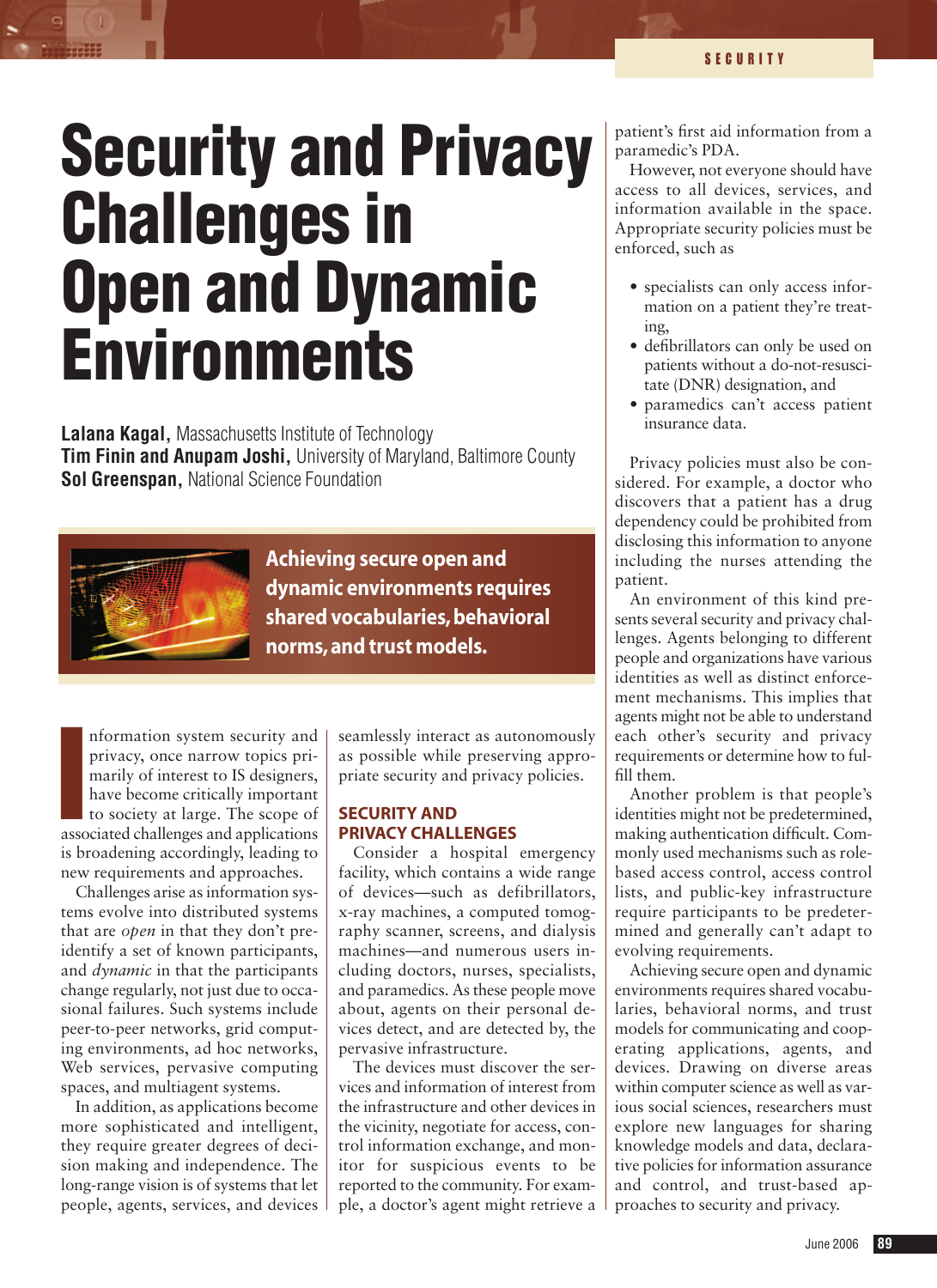#### **KNOWLEDGE SHARING**

As distributed information systems become more ubiquitous, autonomous, and complex, the need to ground them on common data models grows stronger. Agents in such systems must be able to exchange information, queries, and requests with some assurance that they have a common meaning. To facilitate cooperation and prevent misunderstandings, better languages are needed for sharing knowledge about individuals, events, and situations.

One possible approach is to employ Semantic Web technologies for modeling and reasoning about information. The Semantic Web (www.w3. org/2001/sw) is an enhancement of the World Wide Web that deals primarily with data instead of documents.

Semantic Web technologies include languages such as the Resource Description Framework and the Web Ontology Language (OWL) for defining ontologies—vocabularies that represent knowledge domains—and describing metadata, as well as tools for reasoning about these descriptions. Some commonly used ontologies include OWL-S for describing Web services and Friend of a Friend for describing people, their relationships and affiliations, and other information typically found on human-readable homepages.

Developers could use these same languages to define ontologies for describing system information such as participants' characteristics and the context as well as security, privacy, and trust requirements and values. Using any one of several reasoning engines, all agents who understand Semantic Web languages could understand one another's ontologies and system data and thereby exchange information and services while preserving the security and privacy requirements.

#### **COMPUTATIONAL POLICIES**

While clients, services, and mediators in distributed systems are physically separate and subject to disconnection, most security and privacy

models assume that such entities are predetermined and relatively static, sharing the same domain knowledge and infrastructure.

Developers could use a declarativepolicy-based approach to describe the ideal behavioral norms of entities in such environments in a machineunderstandable specification language. These policies would describe what an entity can or must do in a certain context and allow developers to modify an entity's behavior without affecting the underlying mechanisms and architecture.

**Explicit policies can define permissions, obligations, norms, and preferences for an agent's actions and interactions with other agents and programs.**

Along with providing the required openness, this approach also provides greater autonomy as entities can choose whether to accept a particular norm.

A *policy* is an explicit representation of constraints and rules that govern an agent or system's behavior. For example, the policy of not using defibrillators on patients who've signed a DNR causes doctors to treat patients differently.

Explicit policies can define permissions, obligations, norms, and preferences for an agent's actions and interactions with other agents and programs. Such policies, especially those expressed in high-level declarative languages, can form the basis for electronic contracts and provide a sublanguage useful for negotiating agreements and commitments.

Rei (http://rei.umbc.edu) is an example of a declarative policy language that uses Semantic Web technologies to describe policies as constraints over allowable and obligated actions on resources in a distributed environment. Rei can describe policies over heterogeneous domain information as defined

in a Semantic Web language, thereby providing a common understanding among participants who might not use the same information model.

Rei is suitable for open and dynamic environments because it describes policies in terms of user attributes, actions, contextual data, and other domain knowledge instead of identities; it also provides greater extensibility because it can describe policies at different abstraction levels.

Rei also supports sanctions and conditional permissions, which are common in human societies.

Users are often overconstrained and might not completely satisfy all security and privacy policies, resulting in undesirable consequences such as loss of reputation and penalties. Rei allows modeling such consequences as *sanctions* so that autonomous entities or providers can reason about them to decide whether to deviate from a certain policy.

Consider, for example, the policy that doctors mustn't disclose that a patient has a disease such as HIV if being treated for an unrelated ailment. Physicians who do reveal this information can be sanctioned by losing their license or being sued.

*Conditional permissions* let an entity perform a certain action or set of actions under the condition that it will assume certain additional responsibilities. For example, doctors who consult a specialist must delegate to that person the right to access their notes on the patient.

#### **TRUST-BASED SECURITY**

Authentication-based security and privacy schemes are inadequate in open systems, where principals might be able to provide authentication but are otherwise unknown to the system and thus not authorizable for specific actions. Traditional role-based approaches also fare poorly.

One solution is to base security and privacy decisions on trust-related attributes for which a principal can provide evidence. Examples of this approach include self-evident properties that any observer can reliably